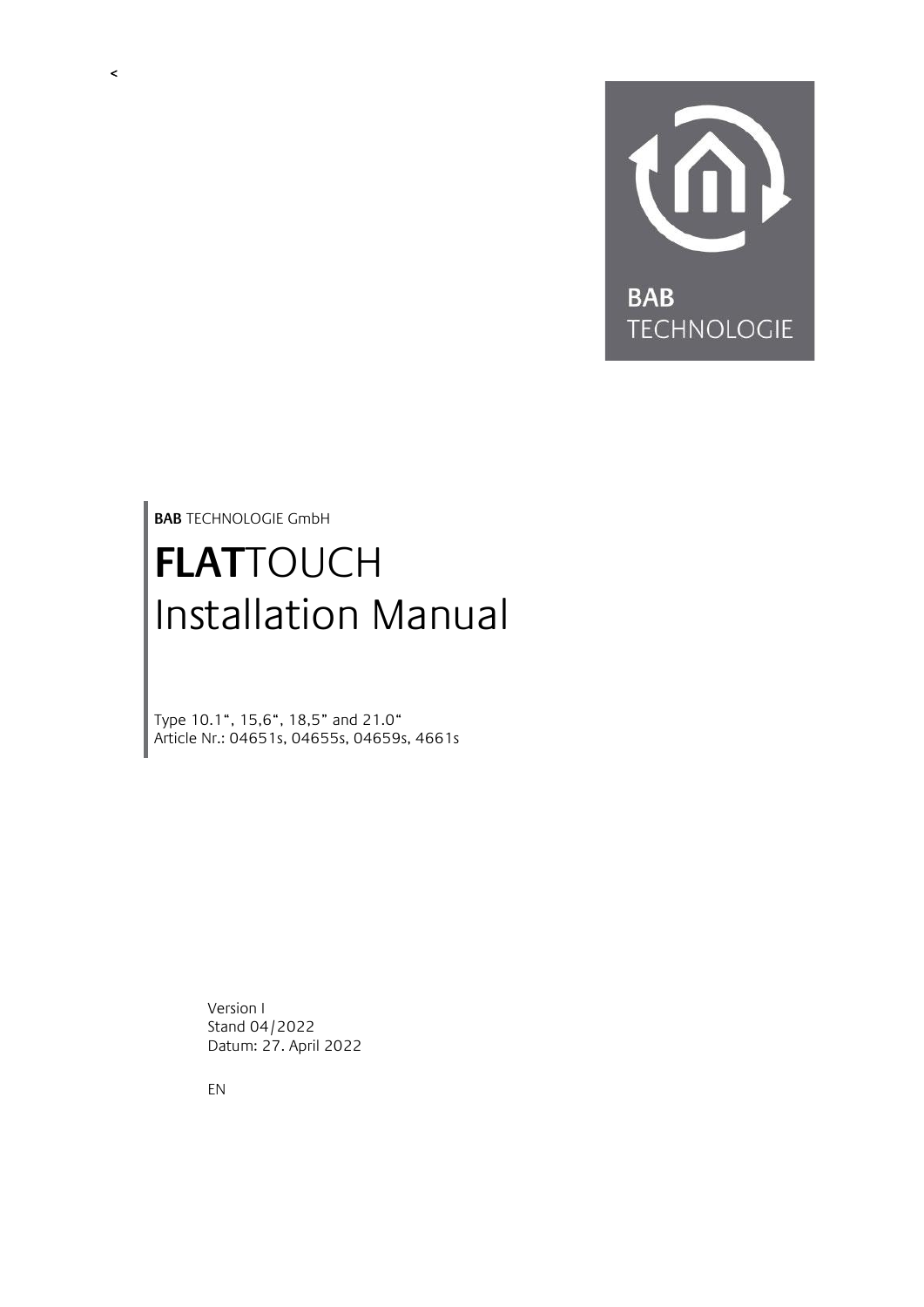

#### **BAB** TECHNOLOGIE GmbH

Hörder Burgstraße 18 44263 Dortmund

info@bab-tec.de

Tel.: +49 (0) 231 – 476 425 - 30 Fax.: +49 (0) 231 – 476 425 - 59 www.bab-tec.de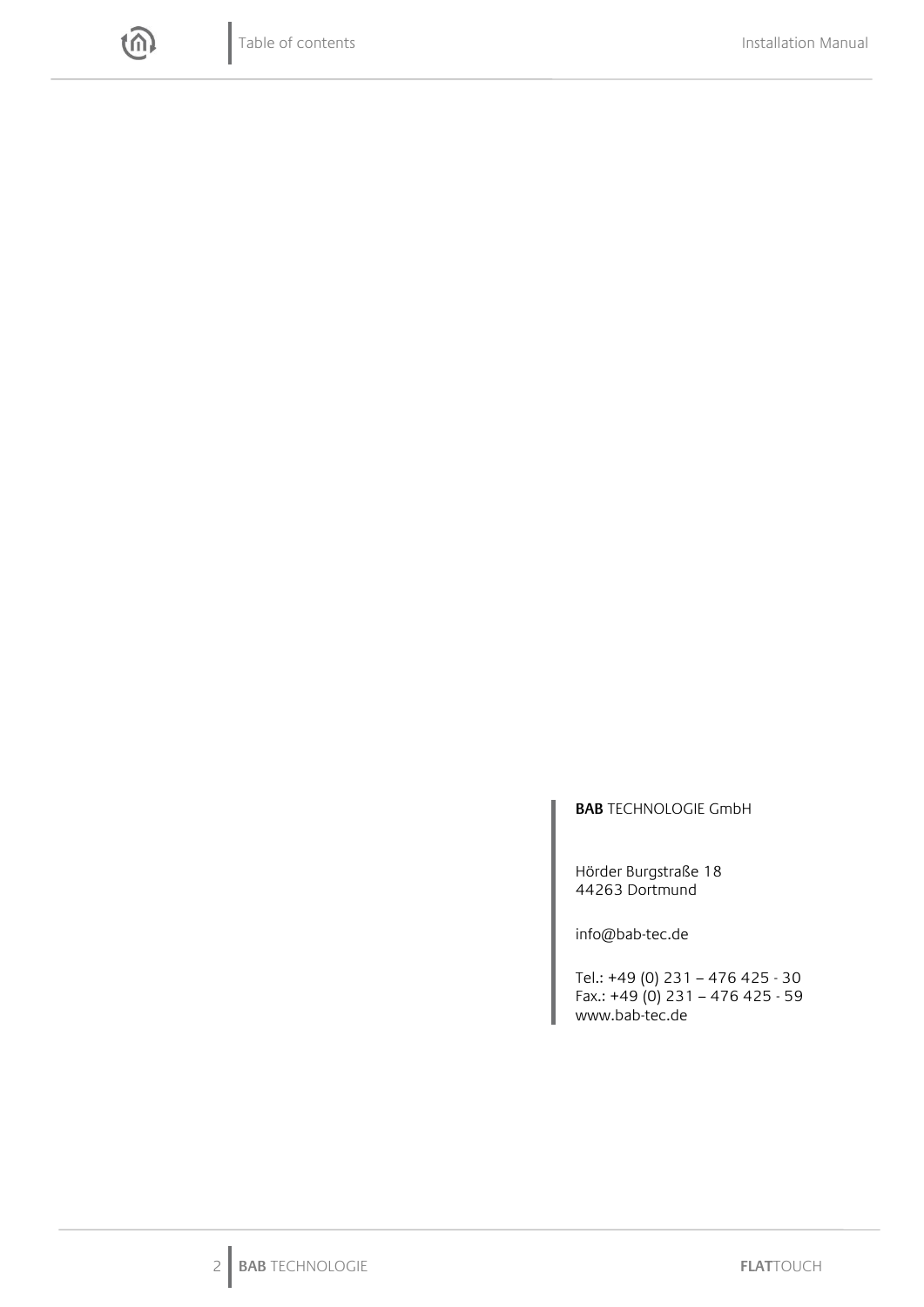

# TABLE OF CONTENTS

# **TABLE OF FIGURE**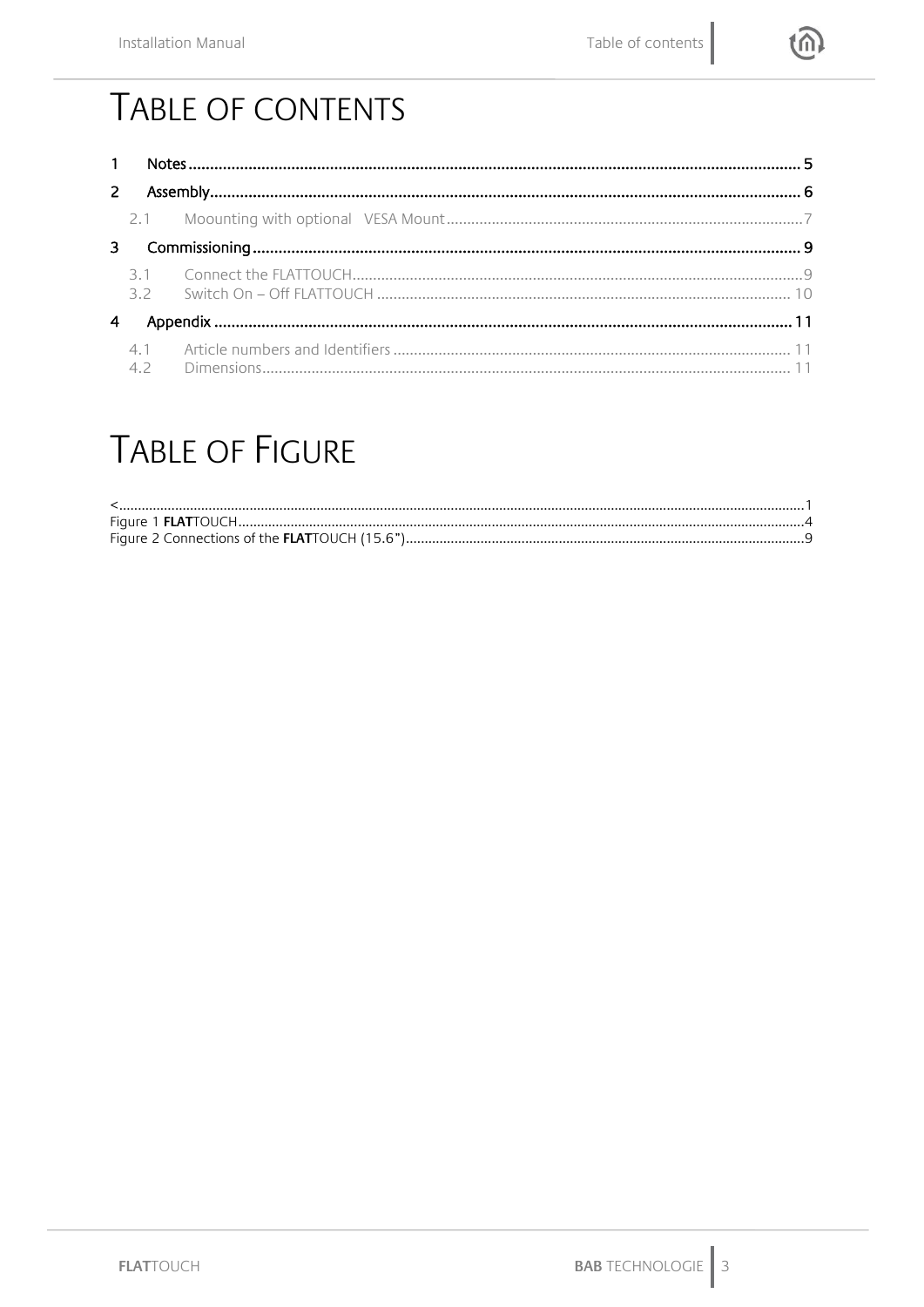# **FLAT**TOUCH

The finery **FLAT**TOUCH version is characterized by a minimal panel thickness of only 48mm (10,1" only 38mm), an easy installation using a standard monitor bracket (VESA).

The **FLAT**TOUCH are delivered in the sizes 10.1", 15.6", 18.5" and 21.5". The aspect ratio of the screens is 16:9 (16:10 for the 10.1"). The surface of the front is continuous and IP65 (front) protected.

An optional wall bracket (VESA 75 size) allows a quick installation on a wall and by the slim frame of stainless steel the **FLAT**TOUCH appears like a LCD-television.

In combination with the CONTROL **T** 2 this Panel becomes a central information point that can be adjusted individually to the particular request.

The **FLAT**TOUCH comes equipped with Windows 10 IoT Enterprise on a 500 GB drive and is delivered ready to use.



<span id="page-3-0"></span>Figure 1 **FLAT**TOUCH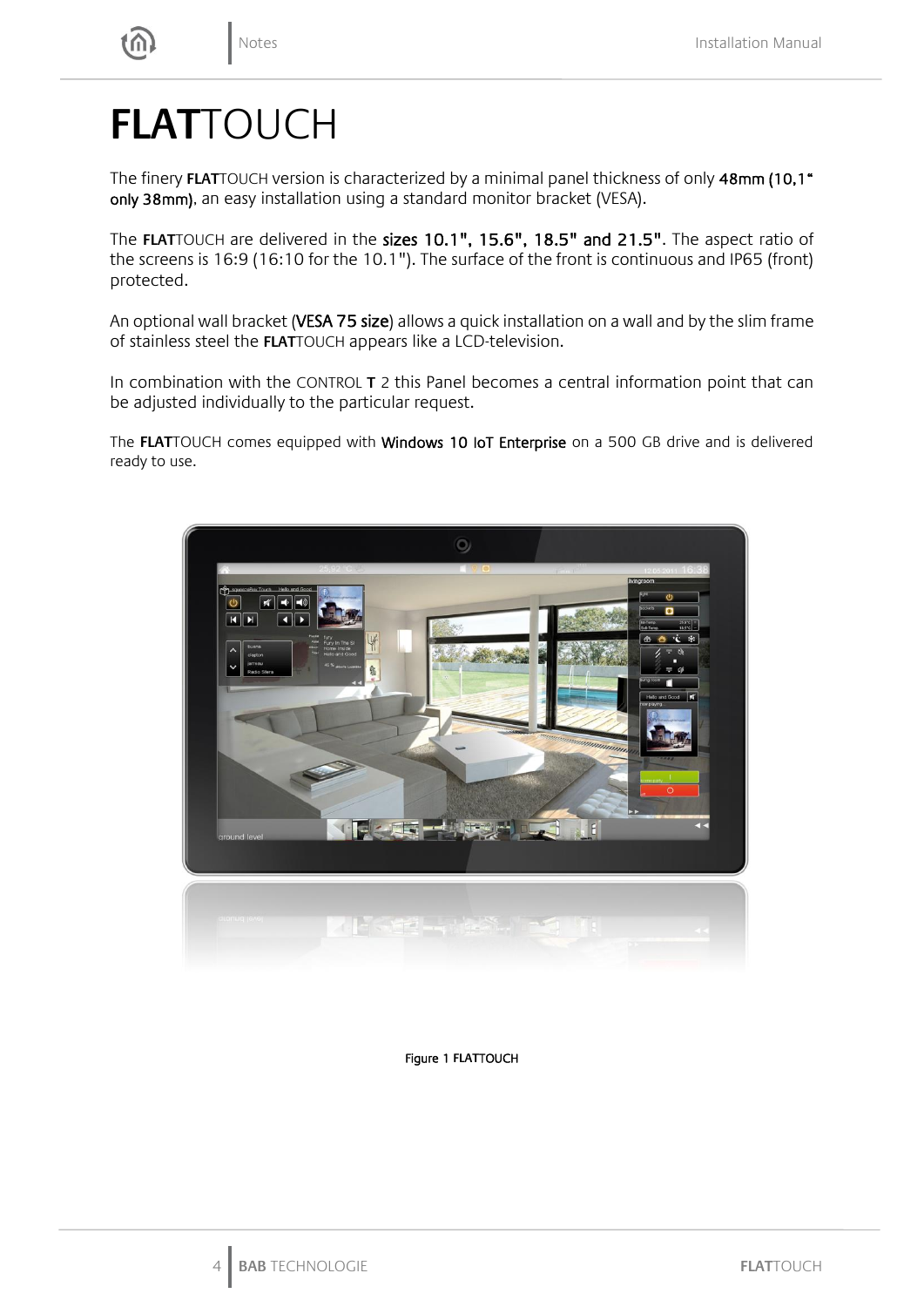### <span id="page-4-0"></span>**1 NOTES**

### ATTENTION! REALLY important notes:

### Packaging:

- Do not unpack the **FLAT**TOUCH until you reach your destination.
- Only transport the **FLAT**TOUCH in its original packaging.
- Only ship the **FLAT**TOUCH in its original packaging. For this reason we recommend that you keep the original packaging!

NOTE: We would like to point out that the sender, not the carrier, is liable for damage caused by improper packaging.

### Connecting:

- Only use the external power adapter included in the scope of supply other power adapters can cause damages to the device.
- Ensure that the power supply unit supplied is adequately ventilated.

#### Installation:

- Make sure that is given sufficient ventilation on the backside of the panel.
- Don´t cover or block vent holes of the panel.
	- They are important for the (convection-) cooling of the panel!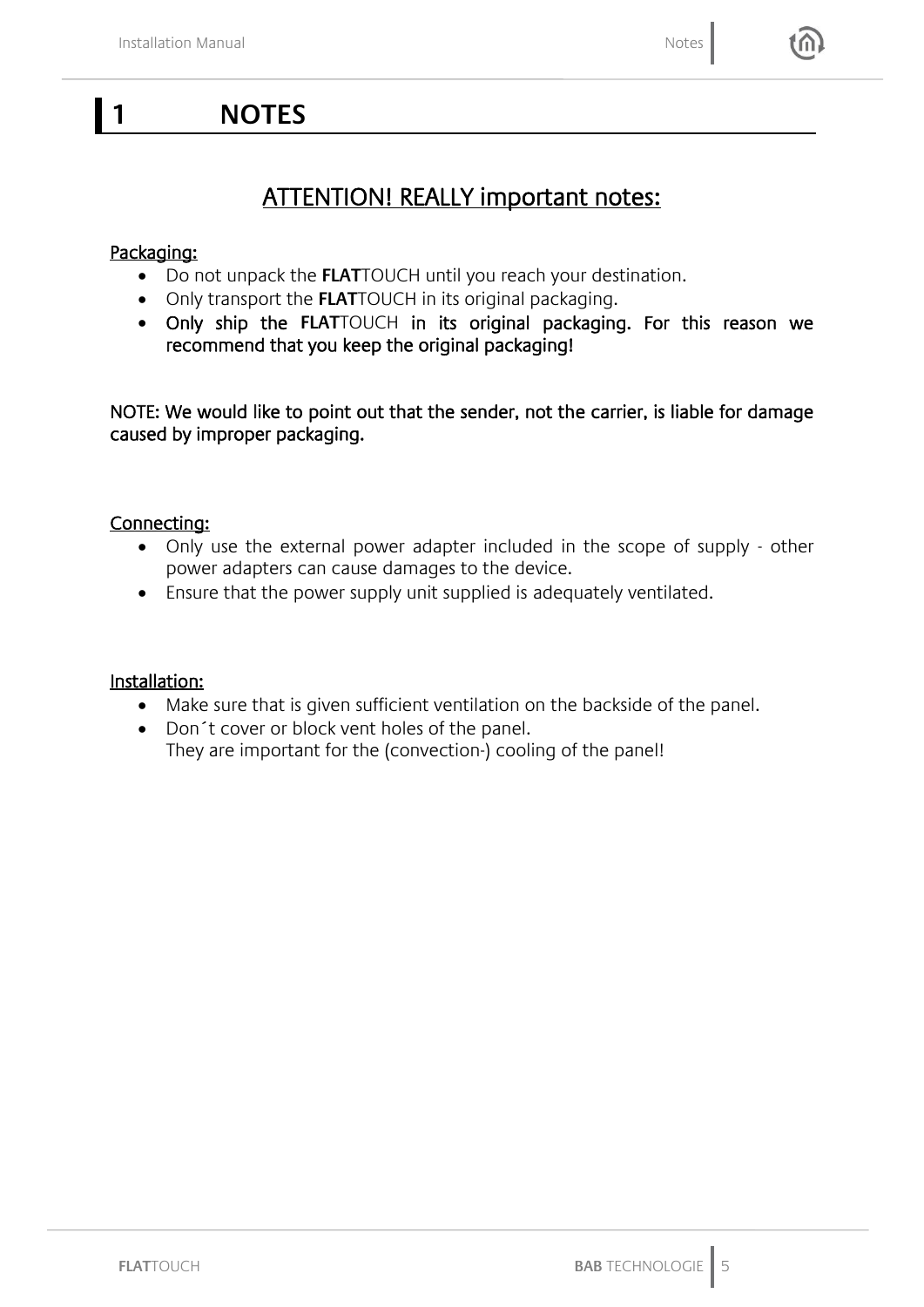## <span id="page-5-0"></span>**2 ASSEMBLY**

The **FLAT**TOUCH can be easily mounted on a wall with a VESA75 adapter. We offer a matching wall mount that is particularly low profile.

PLEASE MIND, THAT YOU NEED ACCESS FOR POWER SUPPLY (CORD POWER SUPPLY with "schuko" plug) AND NETWORK AT THE PLACE OF INSTALLATION FOR THE **FLAT**TOUCH.

The wall mount consists of 2 parts. An adapter plate for the wall and another adapter plate for the **FLAT**TOUCH.

Please ensure that the holder is mounted horizontally. There is a corresponding marking on the adapter plates.

(The picture shows both parts as they are hung into each other).

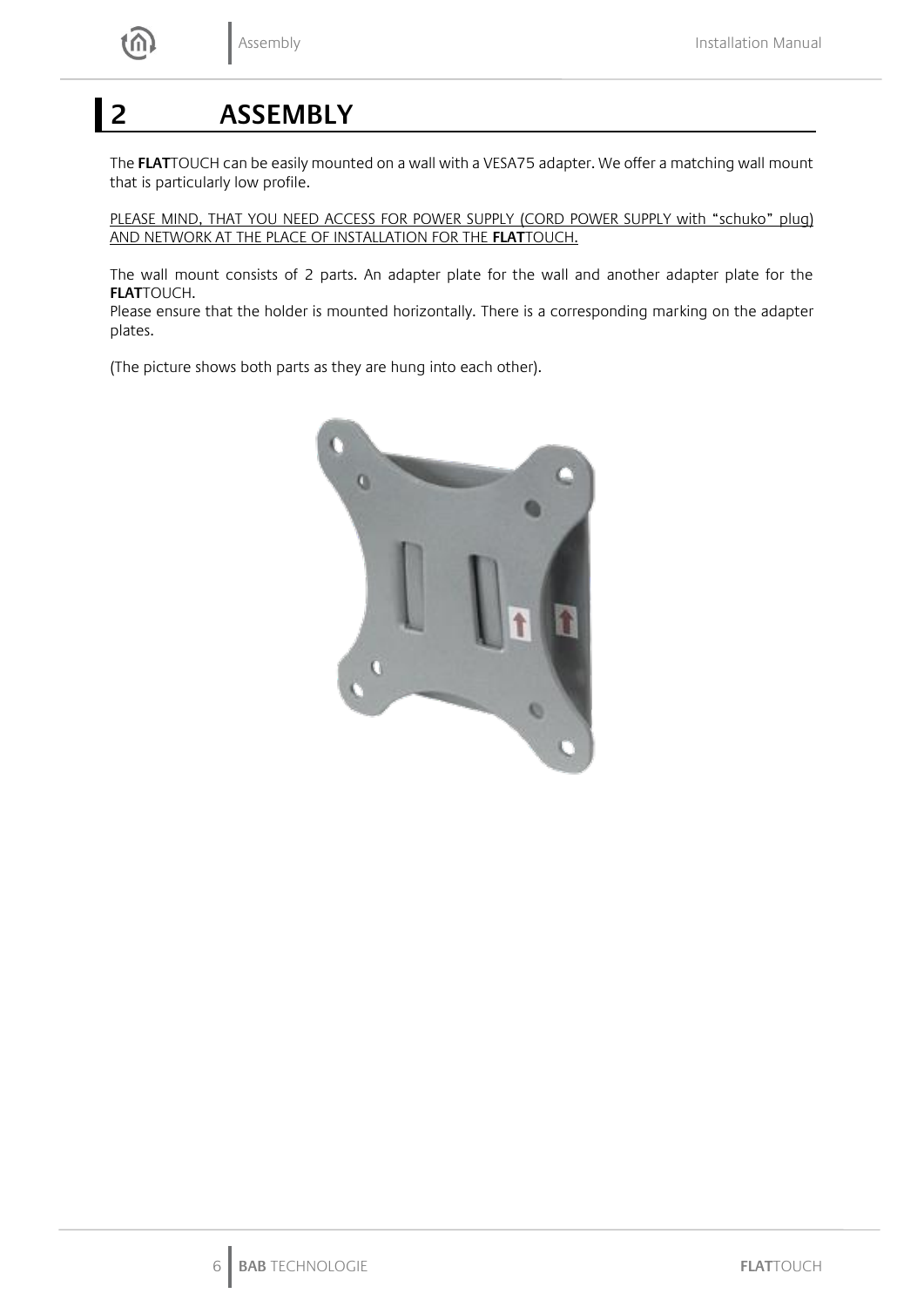## <span id="page-6-0"></span>**2.1 MOOUNTING WITH OPTIONAL VESA MOUNT**

The first step is to mount the adapter plate for the wall. The adapter plate is attached to the wall with four screws.



MAKE SURE THE WALL BRACKET IS IN THE CORRECT POSITION:

The correct position is marked by an arrow. The arrow is on both parts and must point upwards.

Next, screw the adapter plate for the **FLAT**TOUCH onto the back of the **FLAT**TOUCH using the four screws provided.

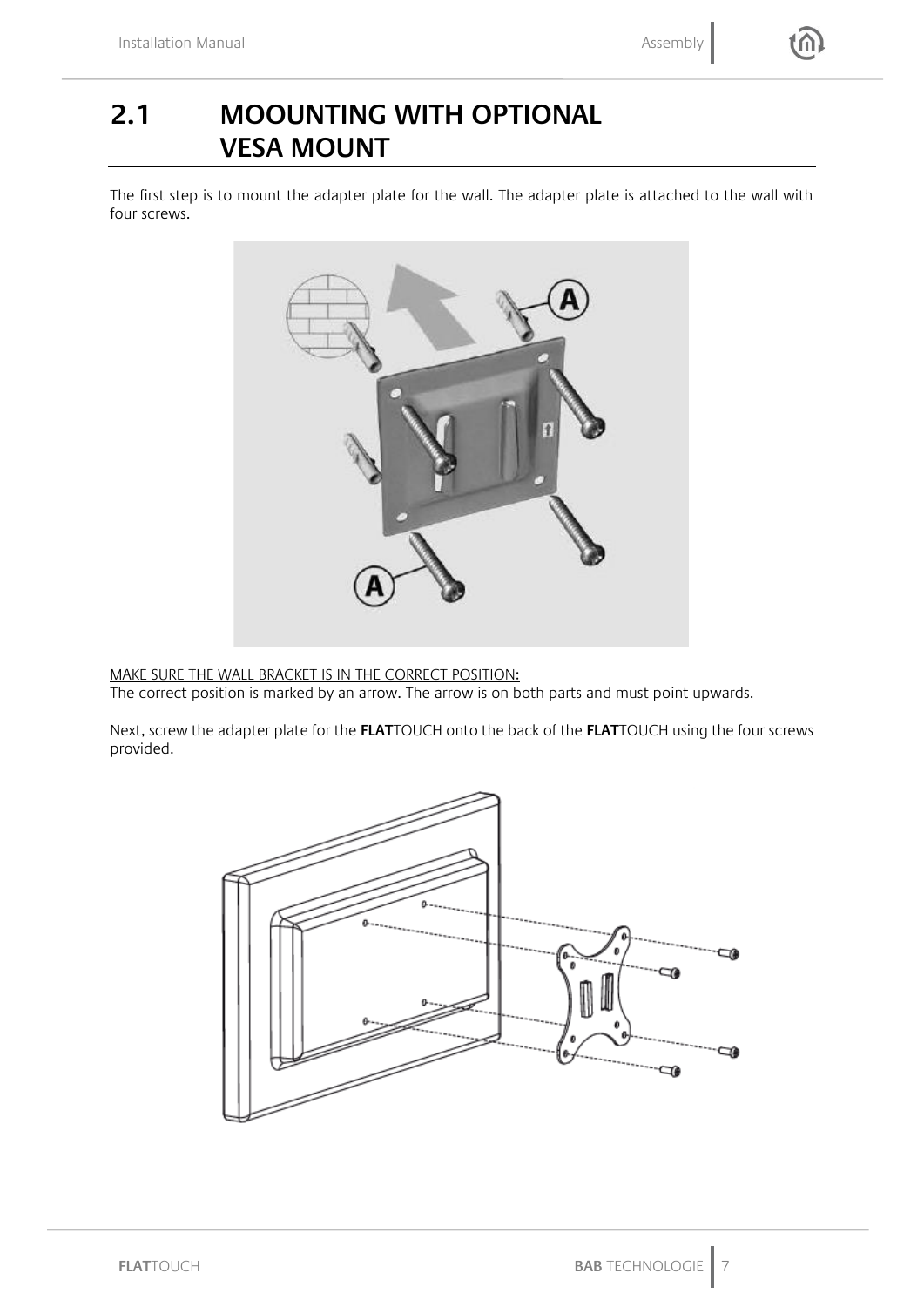

In the last step, the **FLAT**TOUCH is hooked onto the wall bracket.

In the following picture you can see how the adapter plate of the **FLAT**TOUCH is hooked onto the adapter plate mounted on the wall.

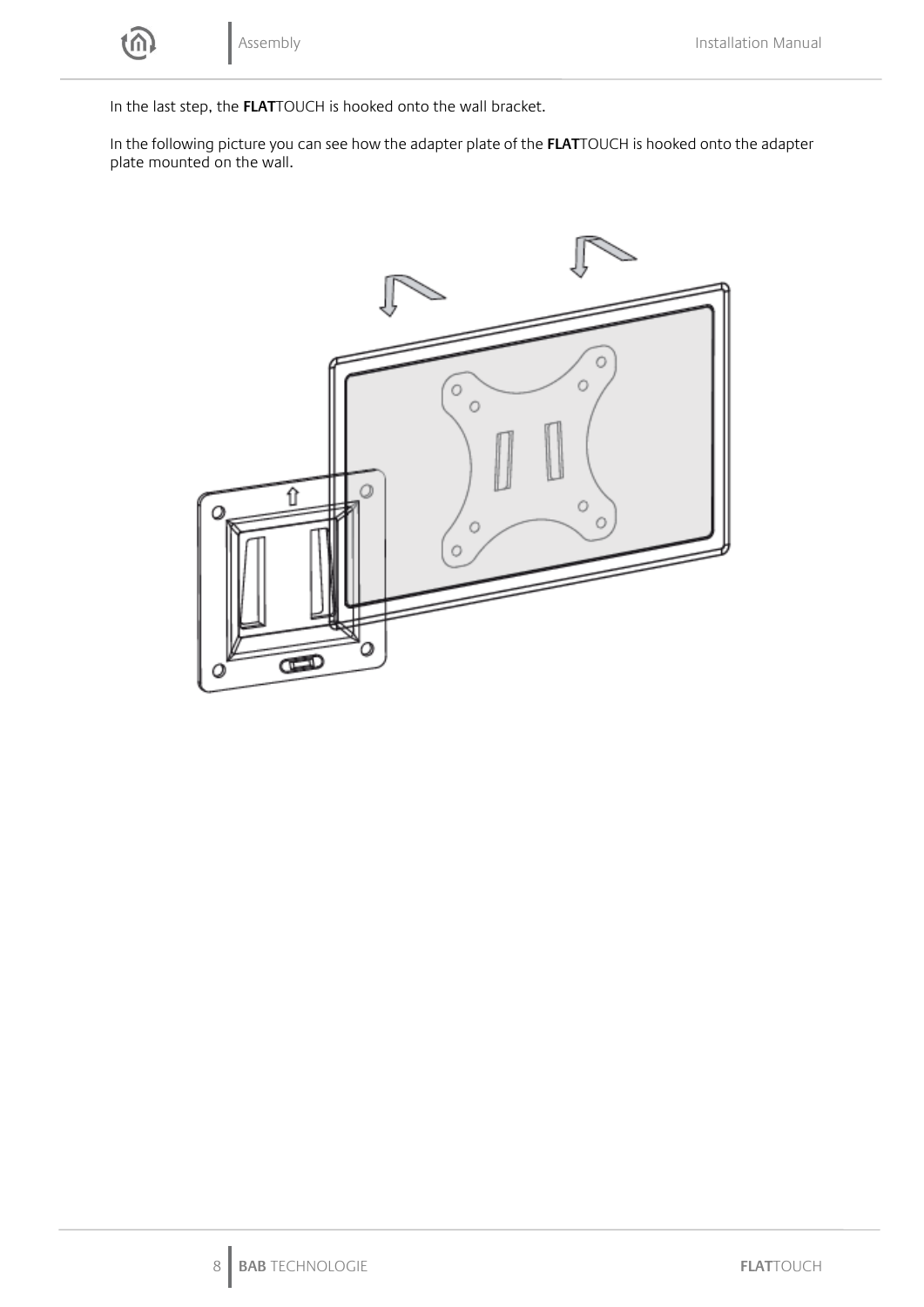### <span id="page-8-0"></span>**3 COMMISSIONING**

The **FLAT**TOUCH is delivered fully installed. This means that the operating system is pre-installed including all necessary drivers and plug-ins and is ready for operation.

Tip:

A (USB) keyboard and a (USB) computer mouse are helpful for commissioning the **FLAT**TOUCH.

### <span id="page-8-1"></span>**3.1 CONNECT THE FLATTOUCH**

The **FLAT**TOUCH requires the supplied power supply (mains adapter) and network connection for operation. The network cable is connected directly to a router or switch to which the visualization server is also connected.

All connections are located under a cover that is secured with two Phillips screws. The screws are on both sides on the bottom of the **FLAT**TOUCH.

Note:

On the **FLAT**TOUCH 10.1", the two Phillips screws are on the back of the **FLAT**TOUCH and are covered with rubber covers!



#### Figure 2 Connections of the **FLAT**TOUCH (15.6")

- <span id="page-8-2"></span>• Orange arrow: The four-pole connection for the power supply (DC IN).
- Green arrow: RJ-45 socket (network connection). The network cable is connected here
- Red arrow: 4\* USB ports, e.g. to connect a keyboard and mouse for commissioning
- Blue arrow: button to switch on the **FLAT**TOUCH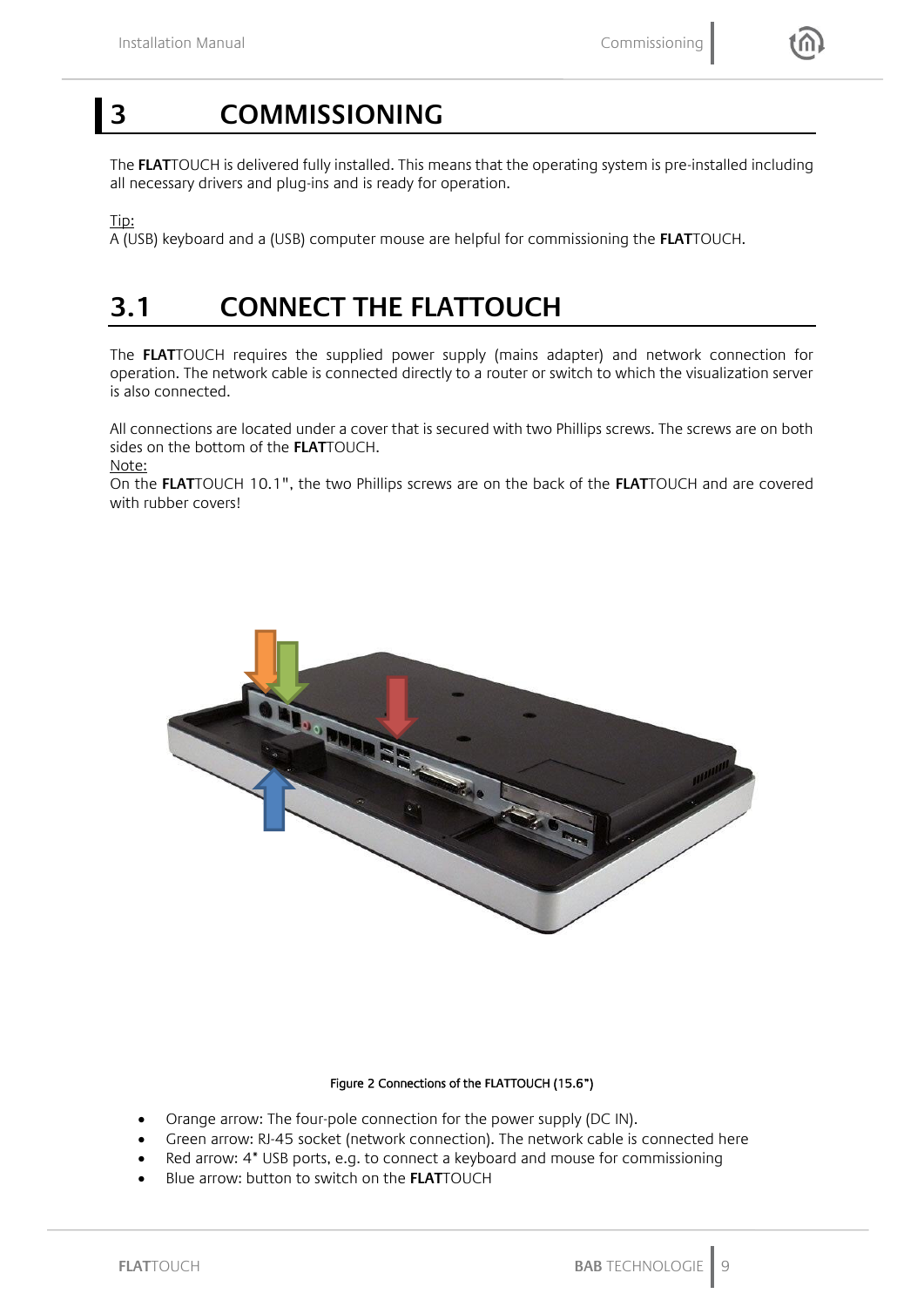<span id="page-9-0"></span>

As soon as the **FLAT**TOUCH is connected to the power supply and the network, it switches on automatically. If not, a short tap on the "Power Switch" is sufficient (see blue arrow in the previous illustration).

A short tap on the "Power Switch" closes the operating system and shuts down the **FLAT**TOUCH.

If necessary, the **FLAT**TOUCH can be switched off by pressing and holding the "Power Switch" (approx. 6 seconds).

After the operating system has been started, the CONTROL T2 is started automatically. However, the start-up behaviour can be adjusted at any time.